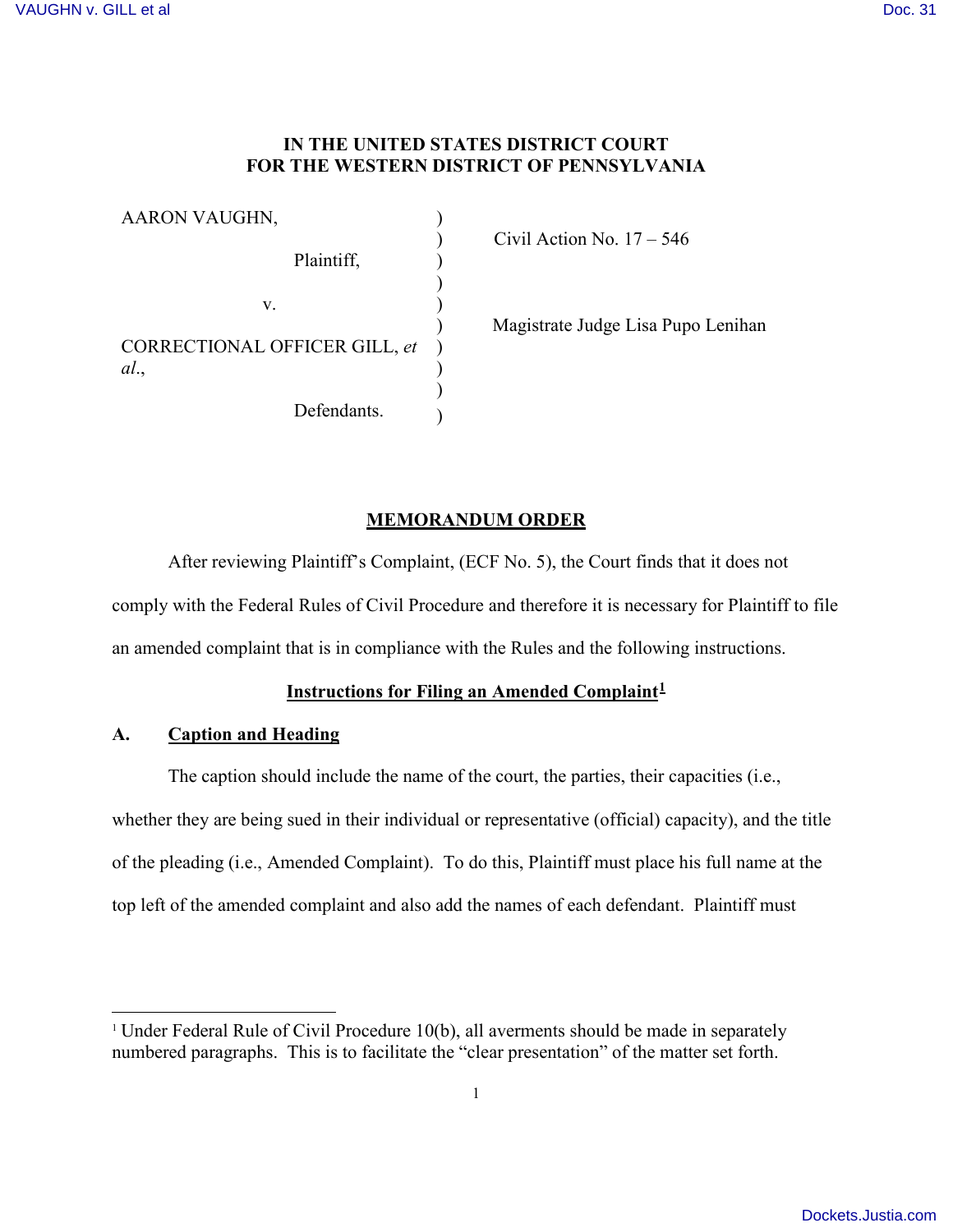name as defendants **only** those persons who are responsible for the alleged constitutional violation(s). $<sup>2</sup>$  $<sup>2</sup>$  $<sup>2</sup>$ </sup>

### **B. Jurisdiction and Venue**

Because federal court is a court of limited jurisdiction, Plaintiff must inform the Court why the case should be heard in federal court rather than state court or some other forum. If Plaintiff's action is generally one for a violation of civil rights, 42 U.S.C. § 1983 will normally be the basis for the claim. In order for Plaintiff's action to be heard in federal court under Section 1983, he must be able to show that the defendant(s), at the time of the claims alleged in the amended complaint, were acting under the authority or color of state law.

Plaintiff must also explain why he is suing specifically in this Court. Venue in federal court is by district. To learn more about venue, see 28 U.S.C. § 1391. If this is the incorrect venue, then the Court may automatically transfer this case to the correct venue.

### **C. Parties**

 $\overline{a}$ 

As the person initiating the lawsuit, Plaintiff must identify himself as such. Also, for **each** defendant named in the amended complaint, Plaintiff should list their current address and description of their employment. In addition, Plaintiff should explain briefly how or in what capacity each defendant acted under authority given to them by state or local government.

<span id="page-1-0"></span><sup>2</sup> Plaintiff must show personal involvement in the alleged wrongdoing by each defendant. *See* Rode v. Dellarciprete, 845 F.2d 1195, 1207 (3d Cir. 1988) ("A defendant in a civil rights action must have personal involvement in the alleged wrongs"). **If Plaintiff is unaware of a Defendant's name, then he may list them as a John/Jane Doe. He should not name Defendants by group as he does in his current Complaint. Each Defendant must be separately identified.**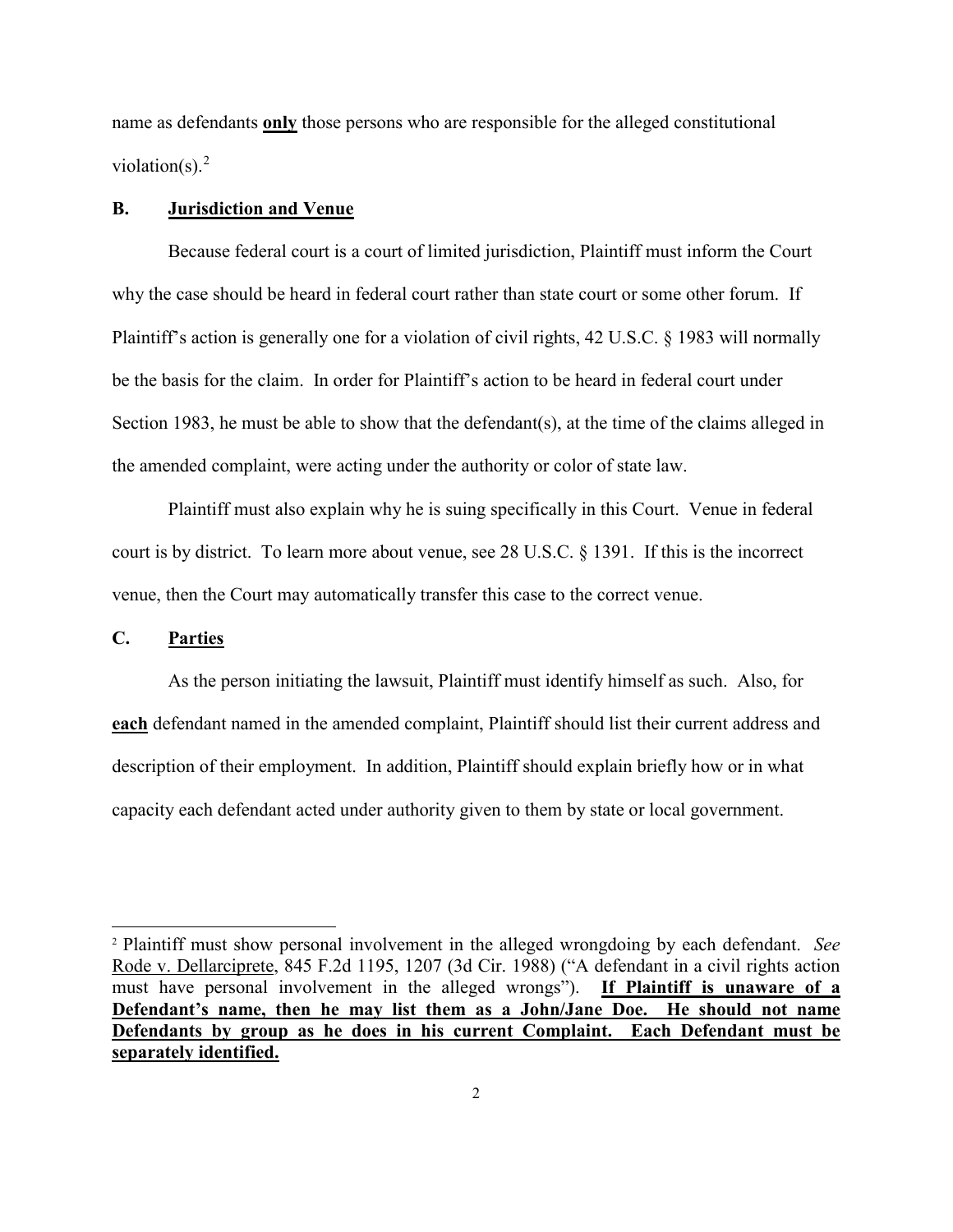### **D. Statement of Facts[3](#page-2-0)**

-

This is the time to present the facts of the case: what happened, where it happened, when it happened, how it happened and who was involved. In this section, Plaintiff should write a summary of the facts relevant to this lawsuit. Additionally, any document referred to in this section must be cited as an exhibit and attached at the end of the amended complaint.

In this section, Plaintiff must provide specific details of precisely how his civil rights were allegedly violated. Plaintiff should note that, in civil rights cases, more than conclusory and vague allegations are required to state a cause of action under 42 U.S.C. § 1983. Plaintiff should clearly describe how **each named defendant** is involved in the alleged constitution violation(s). This description should include references to relevant **dates, times, and locations**. It should explain to the Court what happened by specifically describing **each** defendant's behavior or action and how that behavior or action – or lack of action – resulted in the alleged violations. Plaintiff should not include legal argument in his amended complaint. Citations to case law and other statutes are not appropriate in the complaint, but rather may be included in a response to a dispositive motion or at the time of trial. However, Plaintiff should be specific about the particulars of the event, **each** defendant's misconduct, and how such misconduct resulted in a violation or denial of the civil right at issue.

Where the amended complaint includes more than one incident, Plaintiff should clearly distinguish between them by preparing a separate description – usually a paragraph – for each incident. Each incident should be identified as a separate count, and each count must include

<span id="page-2-0"></span><sup>&</sup>lt;sup>3</sup> It appears that Plaintiff has organized his current complaint in one long, continuous narrative and not by claim. Plaintiff should divide this section of his amended complaint into paragraphs as required by the Federal Rules of Civil Procedure.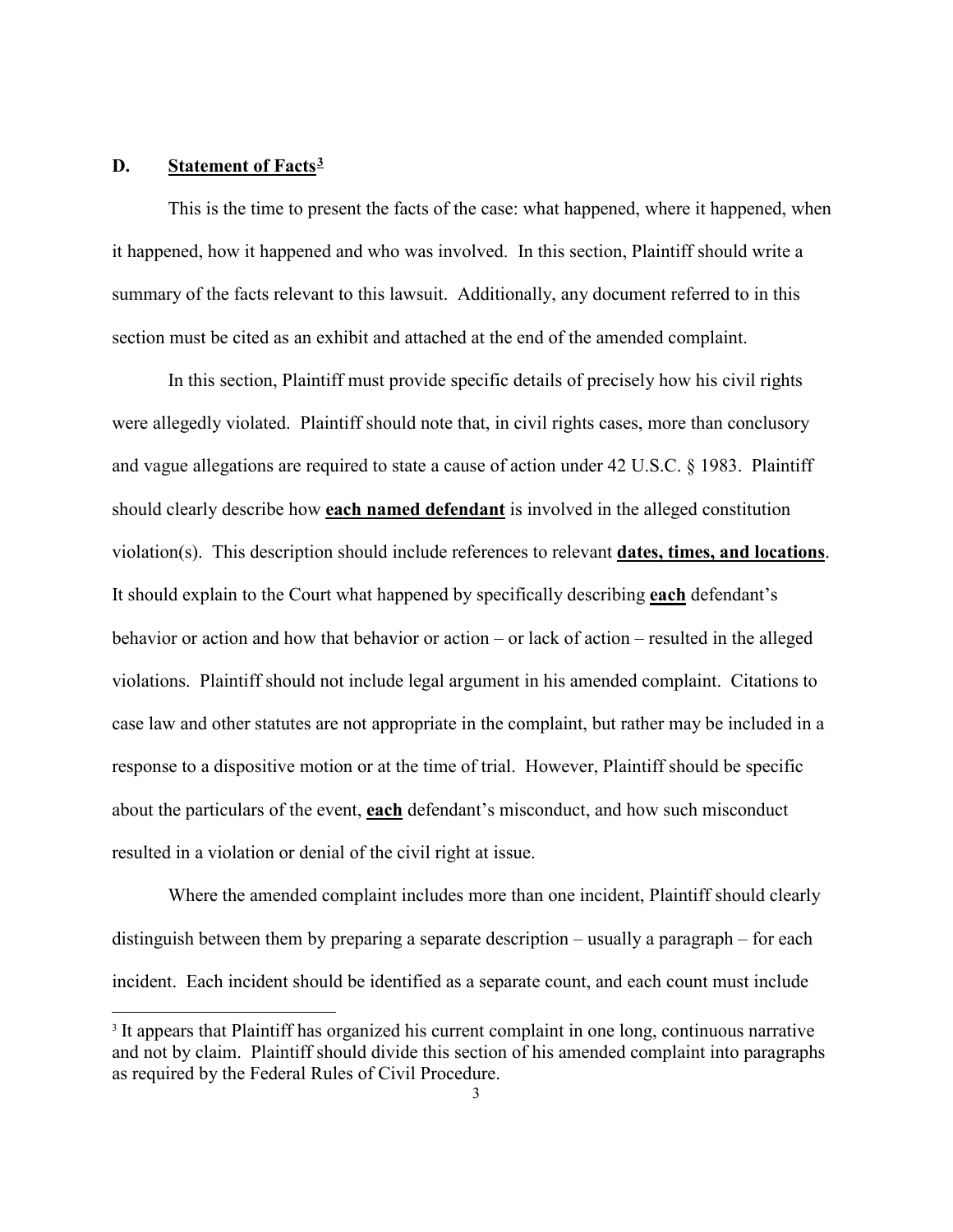appropriate facts and evidence in support of the claims made in the count. Each incident must be clearly and specifically described; it should include the relevant time, date, and location. Each incident description also should clearly identify the relevant defendant and what that defendant's role was in the incident. Additionally, the amended complaint should set forth factual allegations that, taken together, satisfy the elements of the cause of action.

## **E. Claims/Causes of Action**

After the facts have been listed, Plaintiff should list the legal claims (also called "causes of action"). Plaintiff must state what rights under the Constitution, laws, or treaties of the United States have been violated. It is improper for Plaintiff to merely list constitutional rights or federal rights. Plaintiff must provide a description of how the defendant(s) violated his rights. If Plaintiff has several claims then they must be separated into different sections and titled, "Claim I," "Claim II," Claim III," and so on.

### **F. Injury**

Plaintiff must state as specifically as possible the actual injury suffered from the action of the defendants that resulted in the alleged civil rights violation. Simply stating that his civil rights have been violated is insufficient.

#### **G. Previous Lawsuits**

Plaintiff must alert the Court to any other case in which he was a party that may be connected with the case he is now filing. Plaintiff should inform the Court of any and all previously filed cases that include some of the same facts and events he relies on for this case.

#### **H. Exhaustion of Administrative Remedies**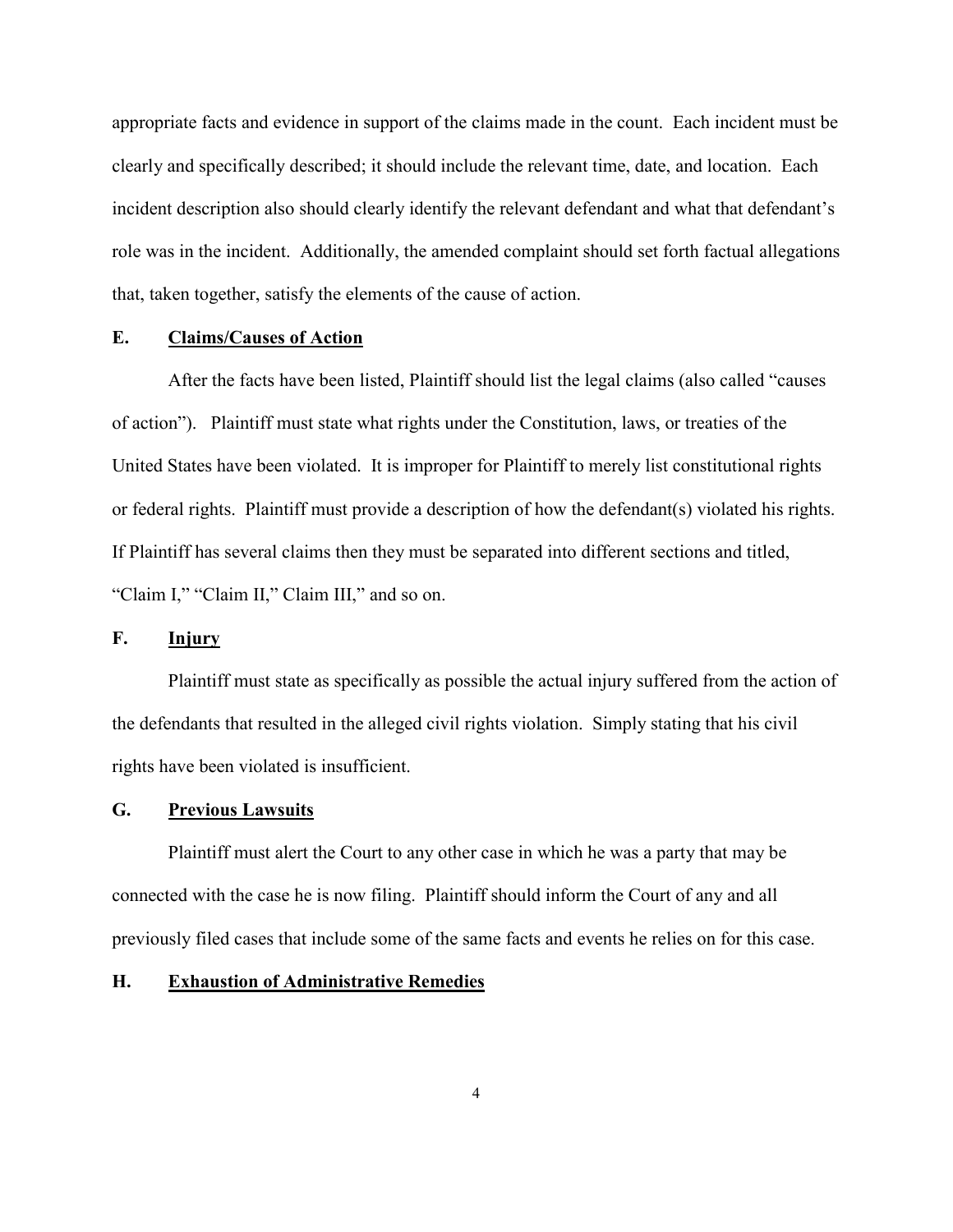Plaintiff should be aware that under 42 U.S.C. § 1997e(a), he must fully exhaust all available administrative remedies before pursuing a civil rights complaint concerning prison conditions.

### **I. Request for Relief**

Plaintiff must describe for the Court the relief he is seeking as a result of this lawsuit. The relief requested must be related specifically to the injury suffered. However, Plaintiff should be aware that 42 U.S.C. § 1997e(e) limits a prisoner's ability to pursue a federal civil action for mental or emotional injuries suffered while in custody.

### **J. Jury Demand**

Federal Rule of Civil Procedure 38(b) provides that a jury demand must be made if a jury trial is sought. If this is not done, Plaintiff has within fourteen (14) days of filing the amended complaint to make a jury trial demand, otherwise he may be considered to have given up the right to a jury.

### **K. Declaration Under Penalty of Perjury**

Federal Rule of Civil Procedure 11 provides that every pleading, written motion, and other paper must be signed by an individual attorney of record or by the pro se party. Therefore, Plaintiff must sign his amended complaint and when doing so he is making a declaration under law to the Court that everything in the amended complaint is true. Plaintiff should realize that the Court can order sanctions or penalties for the filing of complaints and pleadings that are frivolous, without merit, based on false or misleading information, etc. These sanctions or penalties can take many forms including, but not limited to, dismissing the case, assessing fines, and limiting Plaintiff's filing privileges in federal court.

**AND NOW**, this 19th day of October, 2017;

5